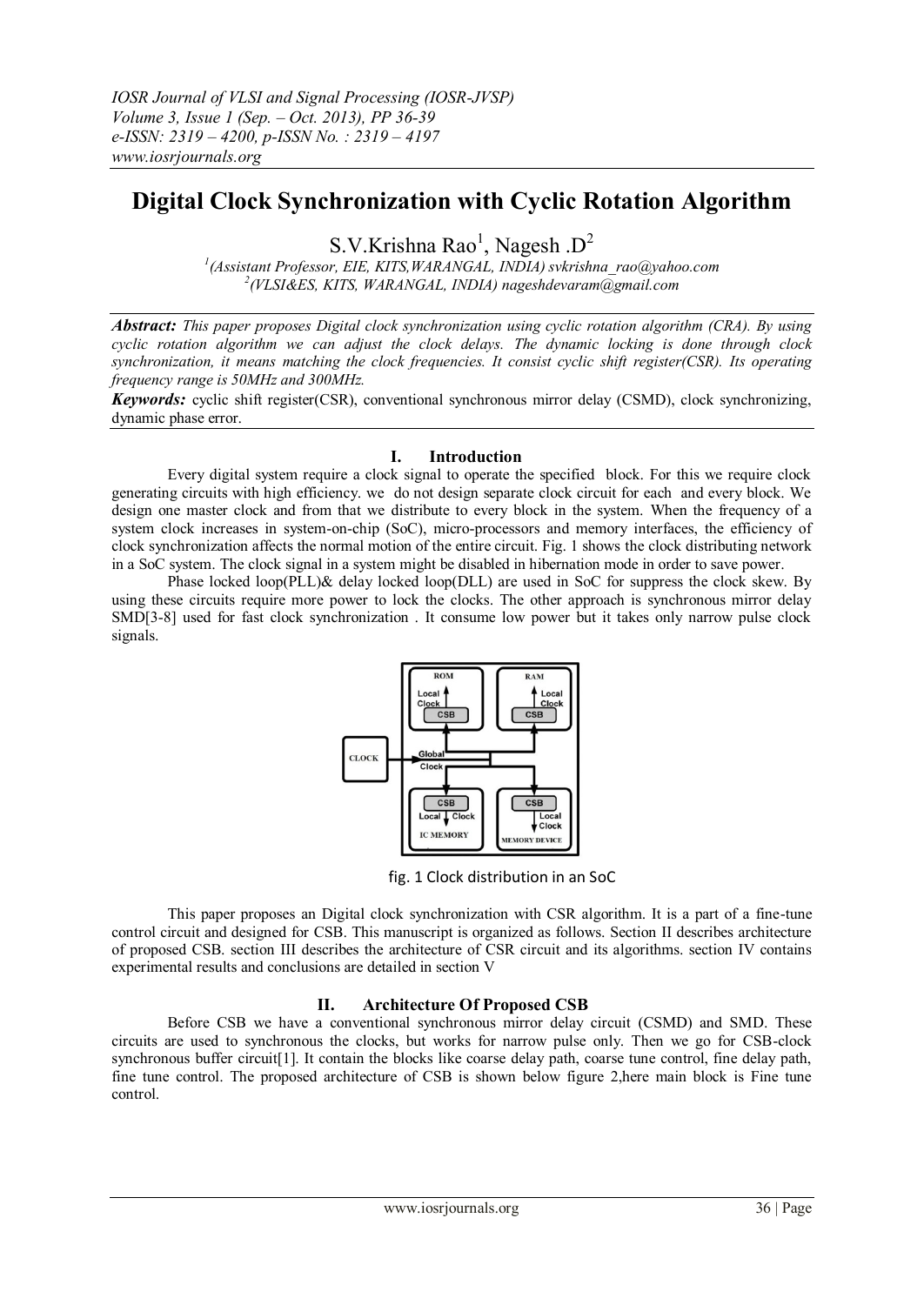

# fig.2. proposed architecture of CSB

 The coarse delay path consist of buffer and variable delay line. The coarse-control circuit consist of buffer and improved mirror control circuit, and measurement delay line . The fine delay line is also the output driver . The fine tune circuit contain eight bit cyclic shift register. From the figure.2 the clock is input given to coarse delay path circuit , then it applied to fine delay path and coarse tune control circuit to compare error in clock. The clock input is also given to fine tune control circuit , other input is clock output. The working of fine tune control circuit is to check any clock error present at output compare to input .

 After comparing the two clocks the fine tune circuit can adjust the output signal . The fine tune circuit can adjust the clocks in two way either in forward or backward delay in clocks. If any delay in output clock then the fine tune circuit can adjust the clock respect to input . The output driver is also named as fine delay path. The output of fine tune circuit is given to fine delay path or output driver. Any error correction in clocks are done through fine tune circuit. The output driver can acts as buffer to store the value of clock state .

# **III. The Architecture Of CSR And Its Algorithms**

 From the proposed circuit ,the Fine tune control circuit plays important role for synchronizing the clock pulses. The fine tune control consist of CSR cyclic shift register[1-2] of an eight bit ,which can detect or correct the difference in the clock signals. The fine tune control circuit contain two parts, one 8-bit CSR register and phase detector. The phase detector is used to detect the change / delay in the clocks. The diagram for fine tune circuit is shown in figure .3.



fig.3 Block diagram for fine tune control

#### **3.1 Synchronization of clocks:**

The clock synchronizing is matching the frequency of different clocks. Here the figure 4 shows the clock synchronizing of clock input and delay of clock then the output is adjusted and synchronized with respect to input.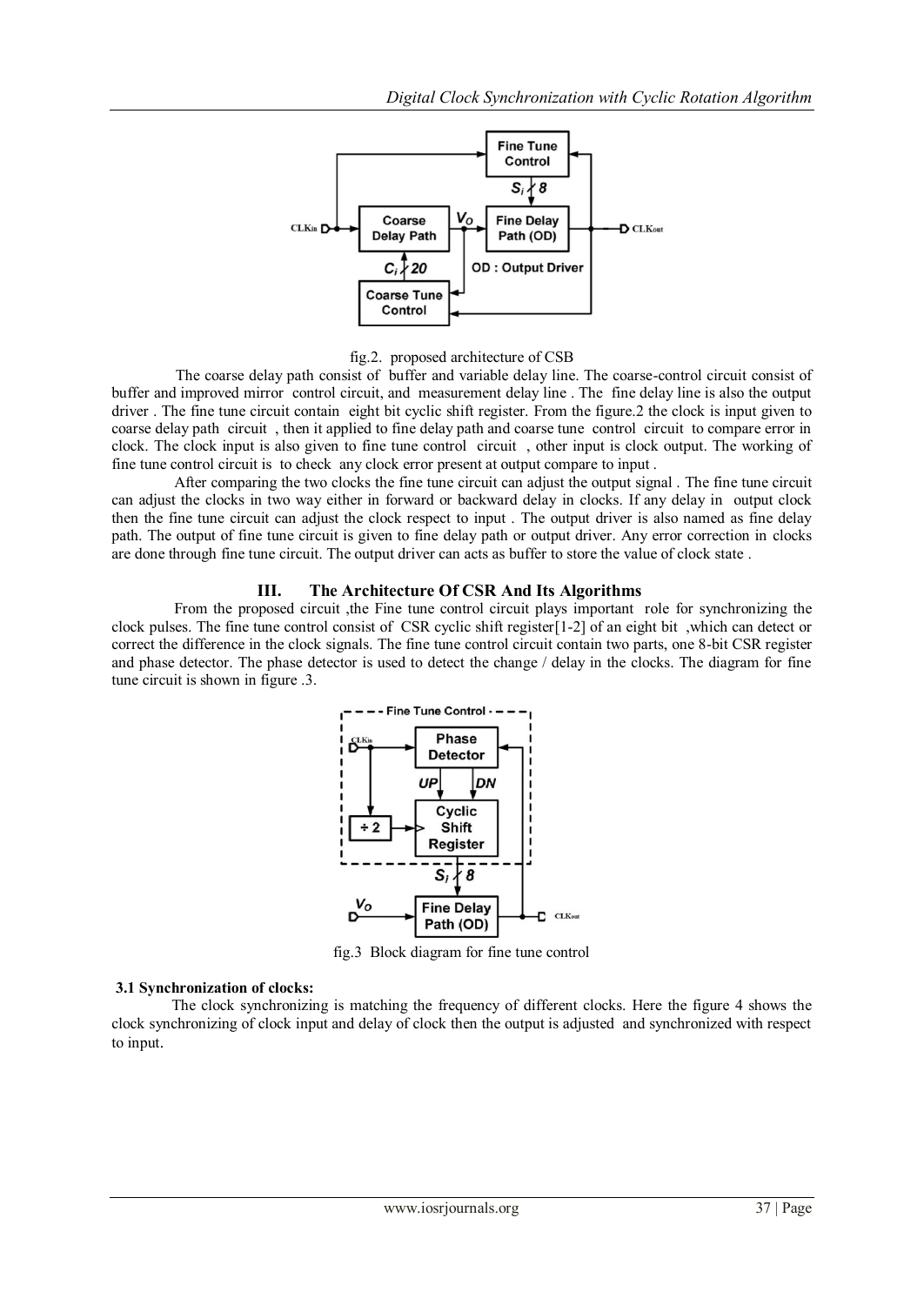

fig.4 synchronization of two clocks

#### **3.2 SAR Algorithm:**

The algorithms to implement the fine tune control are two ways, 1.SAR Algorithm, 2.Cyclic Rotation Algorithm. These two algorithms are used to synchronizing clocks, the SAR algorithm refers to Successive approximation register algorithm. The conventional SMD[8] uses SAR Algorithm to decrease static phase error. After fine locking, the SAR sends signal to lock the output. Here the timing resolution needs to be operated as dynamic locking process. For this reason the SAR circuit cannot operate backwards. It means any error regarding backward operation it cannot works well, this is shown in figure 5.



fig.5. SAR algorithm

From the above figure ,the dotted line indicates forward shift or up shift. In the forward sift we don't get any error, but the backward or down shift operation we cannot find in SAR algorithm. This is drawback of SAR algorithm. To eliminate this error we go for Cyclic Rotation Algorithm. 3.3 Block diagram of CSR-Algorithm:

The cyclic rotation algorithm is used to implement the fine tune circuit. The main block diagram of CSR cyclic shift register is shown below figure 6. In this up, down signals are control signals to perform the shift operation to match the frequency of clocks. The signals dm,dp are used to perform shifting operation. From the figure s3 is assumed initial state, then after locking the two clocks then the respected shift operation is performed to match the clocks.



# fig.6. CSR block diagram

Each flip-flop having the control signals like  $ld, data(d)$ . The data stored in each flip-flop is assumed as the clock period. When the clock is having phase difference then the signals up or dn are activated with respect to input. If we have phase difference is forward we have to perform shift left operation to match the clock output with input clock. If we have the phase difference is backward ,then we have to perform shift left operation. Finally we have the output matches with input clock. From the above figure initial state assumed s3